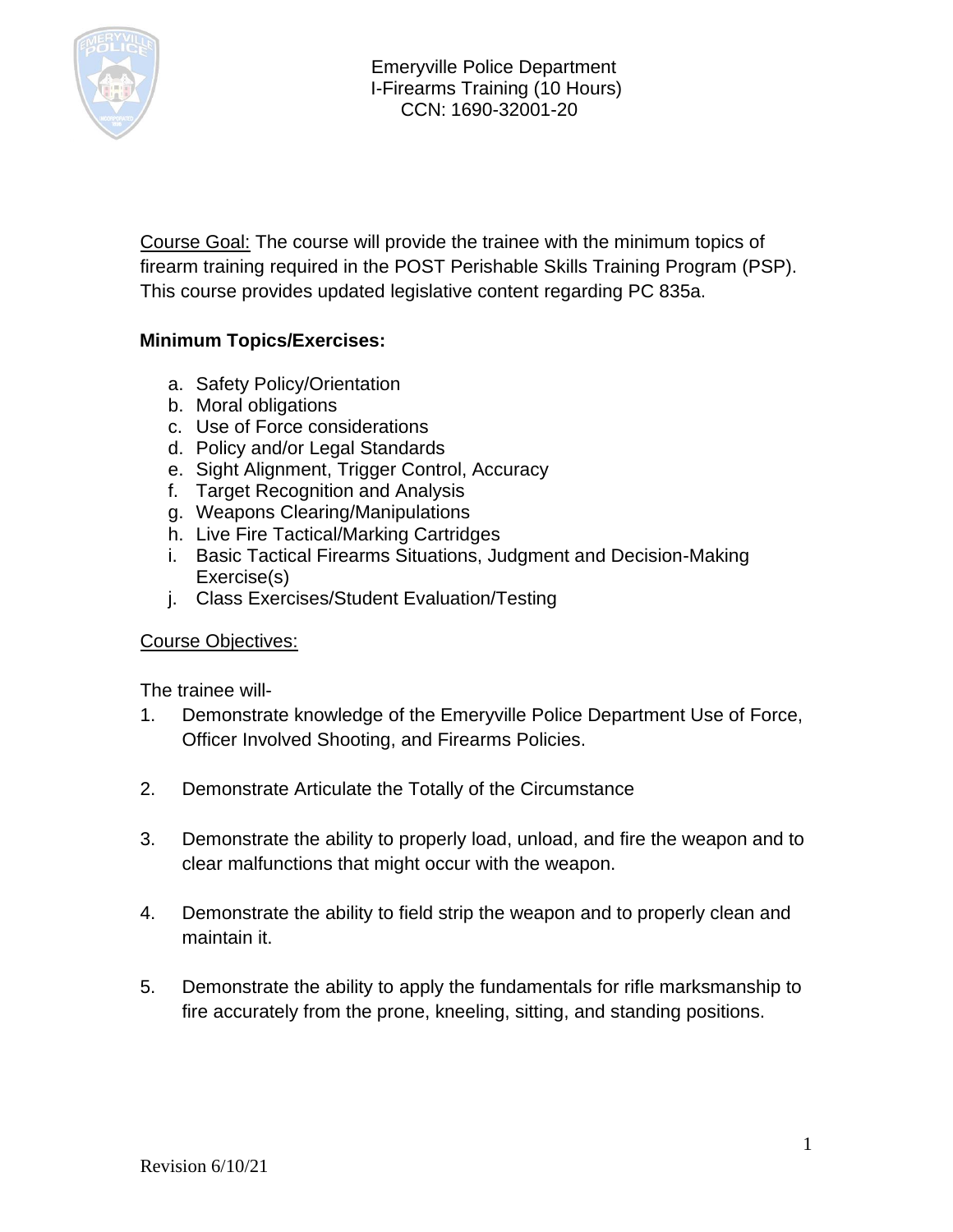

- 6. Demonstrate an understanding of the legal standard for use of force, to include:
	- A. Use of Force, Officer Involved Shooting and Firearms policy review and case laws
	- B. 835 (a) PC
	- C. Duty of Intercede
	- D. Force Options and Force Continuum
	- E. Imminent Threats
	- F. Stress and Performance
	- G. Totality of the Circumstances
	- H. Environmental Considerations
	- I. Time and Distance
	- J. Subjects with mental illness and disabilities
	- K. Suicide by Cop and Subjects Danger Only to Themselves
	- L. Tactical Re-Positioning
	- M. Drawing weapons
	- N. Officer Handgun Retention
	- O. De-Escalation Tactics
	- P. Rendering Medical Aid
	- Q. Report Writing and Articulation

4. Testing: Minimum standards of performance shall be tested by a Firearms Instructor observing the trainee during their performance to include the final qualification test. If the trainee does not meet minimum standards, as established by the presenter, remediation will be provided until the standard is met.

## Expanded Course Outline

- I) Course Administration A) Class Roster B) Course Goals and Objectives
- II) Use of Lethal Force Policy and Legal Topics **I (b,c)**
	- A) Review and discuss current department policies 1) Use of Force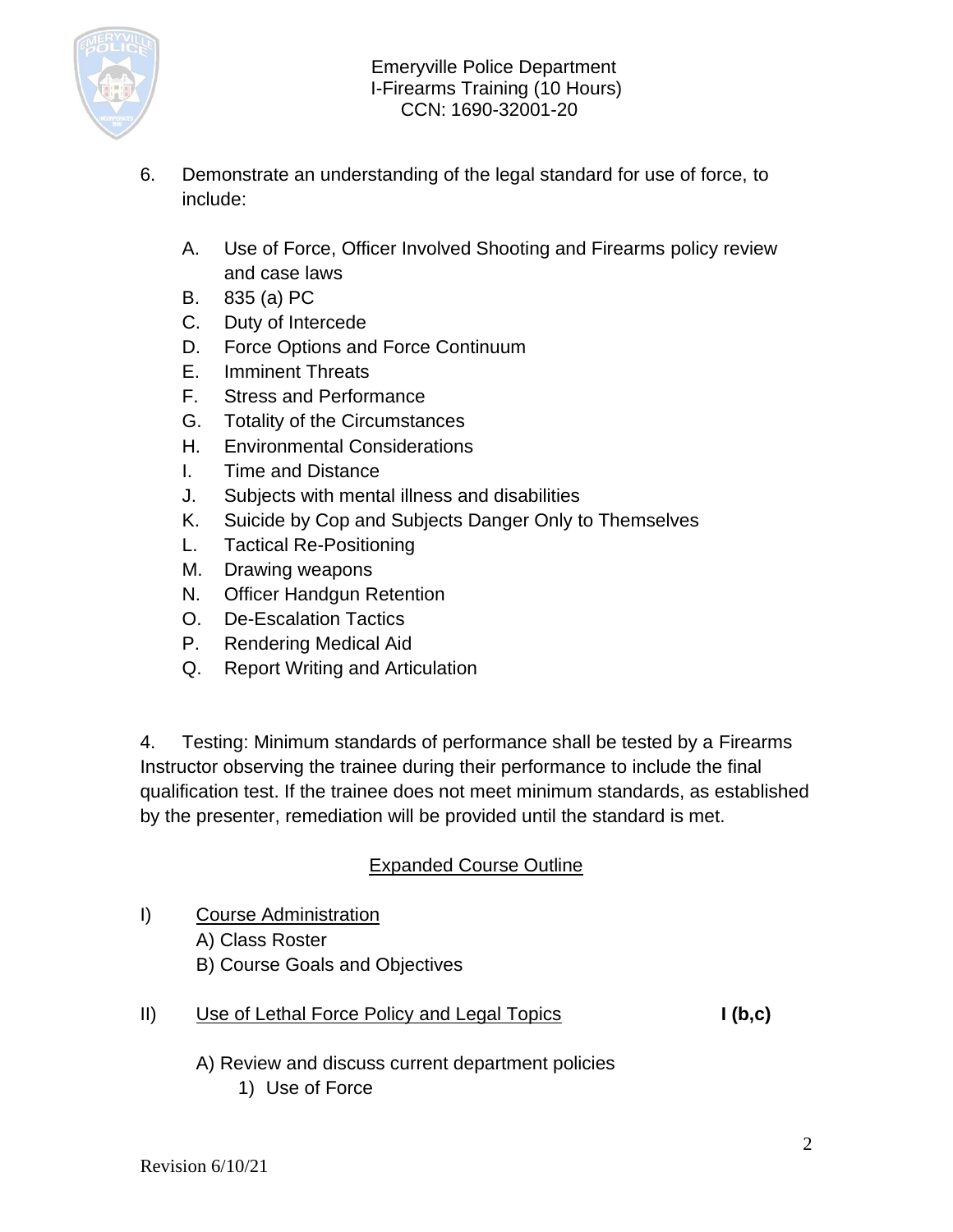

- 2) Firearms
- 3) Officer Involved Shooting
- B) Use of Deadly Force Guidelines

1) Deadly force - Any use of force that creates a substantial risk of causing death or serious bodily injury, including but not limited to the discharge of a firearm (Penal Code 835a).

- a) An officer may use deadly force to protect him/herself or others from what he/she reasonably believes is an imminent threat of death or serious bodily injury to the officer or another person.
- b) An officer may use deadly force to apprehend a fleeing person for any felony that threatened or resulted in death or serious bodily injury, if the officer reasonably believes that the person will cause death or serious bodily injury to another unless immediately apprehended.
- c) Where feasible, the officer shall, prior to the use of force, make reasonable efforts to identify themselves as a peace officer and to warn that deadly force may be used.
- 2) Shooting at moving vehicles
	- a) An officer should only discharge a firearm at a moving vehicle or its occupants when the officer reasonably believes there are no other reasonable means available to avert the threat of the vehicle, or if deadly force other than the vehicle is directed at the officer or others.
	- 3) De-escalation
		- a) Time and Distance: Do I need to act immediately?
		- b) Additional resources: Are there additional resources that could help resolve this situation?
		- c) Less lethal options: What options/tools are available?
		- d) Desired Outcome: What am I trying to achieve?
		- e) Have we exhausted available options?

### C) Duty to Intercede **I** (b)

1) Any Officer present and observing another Officer using force that is clearly beyond that which is objectively reasonable under the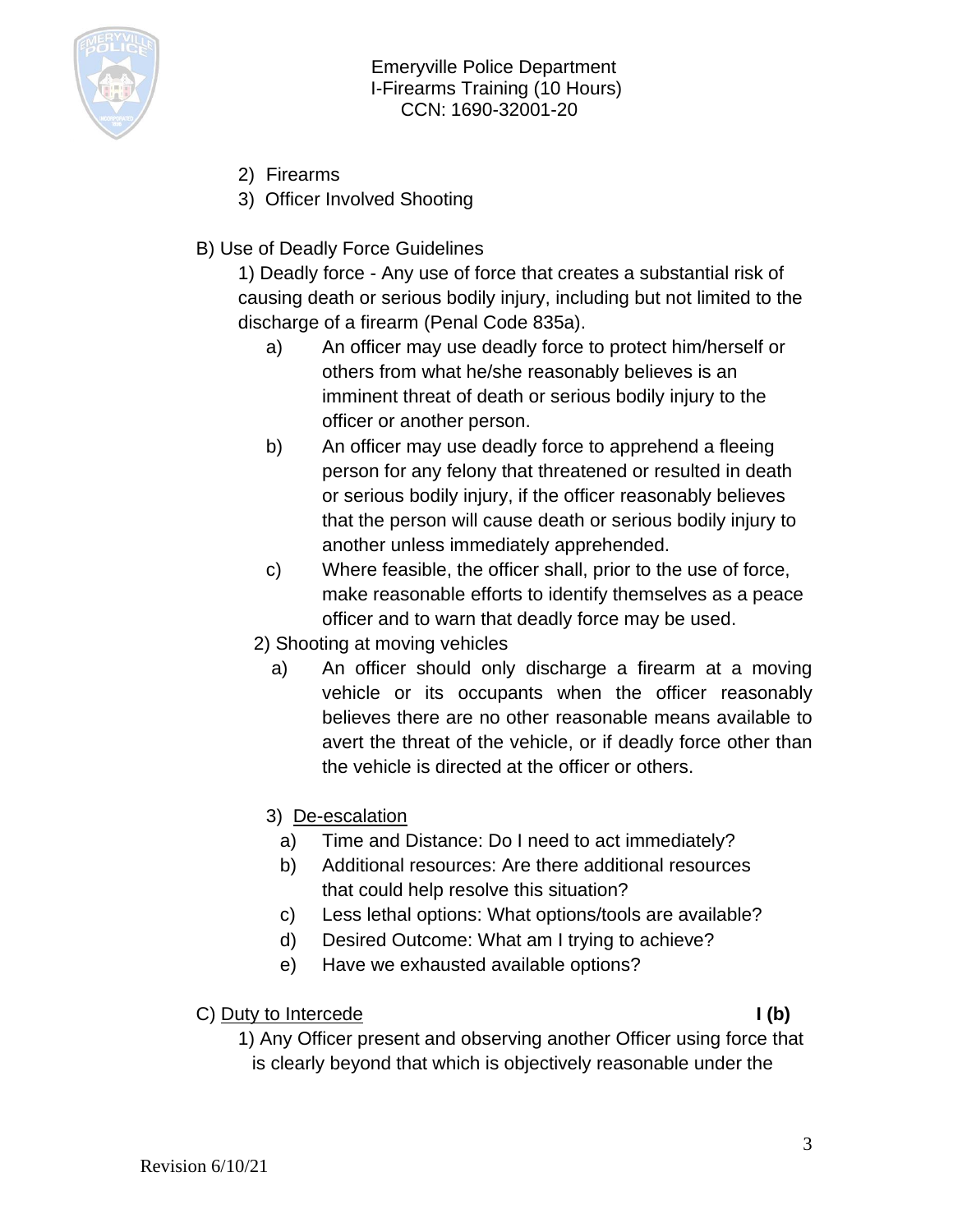

circumstances shall, when in a position to do so, intercede to prevent the use of unreasonable force.

## D) Use of Force Documentation

- 1) Any use of force by a member of this department shall be documented promptly, completely, and accurately in an appropriate report, depending on the nature of the incident.
- 2) The Officer should articulate the factors perceived and why he/she believed the use of force was reasonable under the circumstances.
- 3) BWC activation, "Early and Often"
- 4) Supervisor notification

## E) Reasonable Force Standard **I (b,c)**

- 1)Graham v. Connor
	- a. 835(a) P.C.
- 2) Circumstances where Peace Officers may use force

a. Any peace officer who has reasonable cause to believe that the person to be arrested has committed a public offense may use objectively reasonable force to effect an arrest, to prevent escape, or to overcome resistance.

## 3) Reasonable Officer/Totality of the Circumstances

a. The decision by a Peace Officer to use force shall be evaluated from the perspective of a reasonable officer in the same situation. Based on the totality of the circumstances known to or perceived by the officer at the time rather than with the benefit of hindsight. Totality of the circumstances shall account for occasions when officers may be forced to make quick judgments about using force.

4) Respect of human life

a. The authority to use physical force is a serious responsibility that shall be exercised judiciously and with respect for human rights and dignity and for the sanctity of every human life. Every person has a right to be free from excessive use of force by officers acting under color of law.

5) Persons with disabilities

a. Individuals with physical, mental health, developmental, or intellectual disabilities are significantly more likely to experience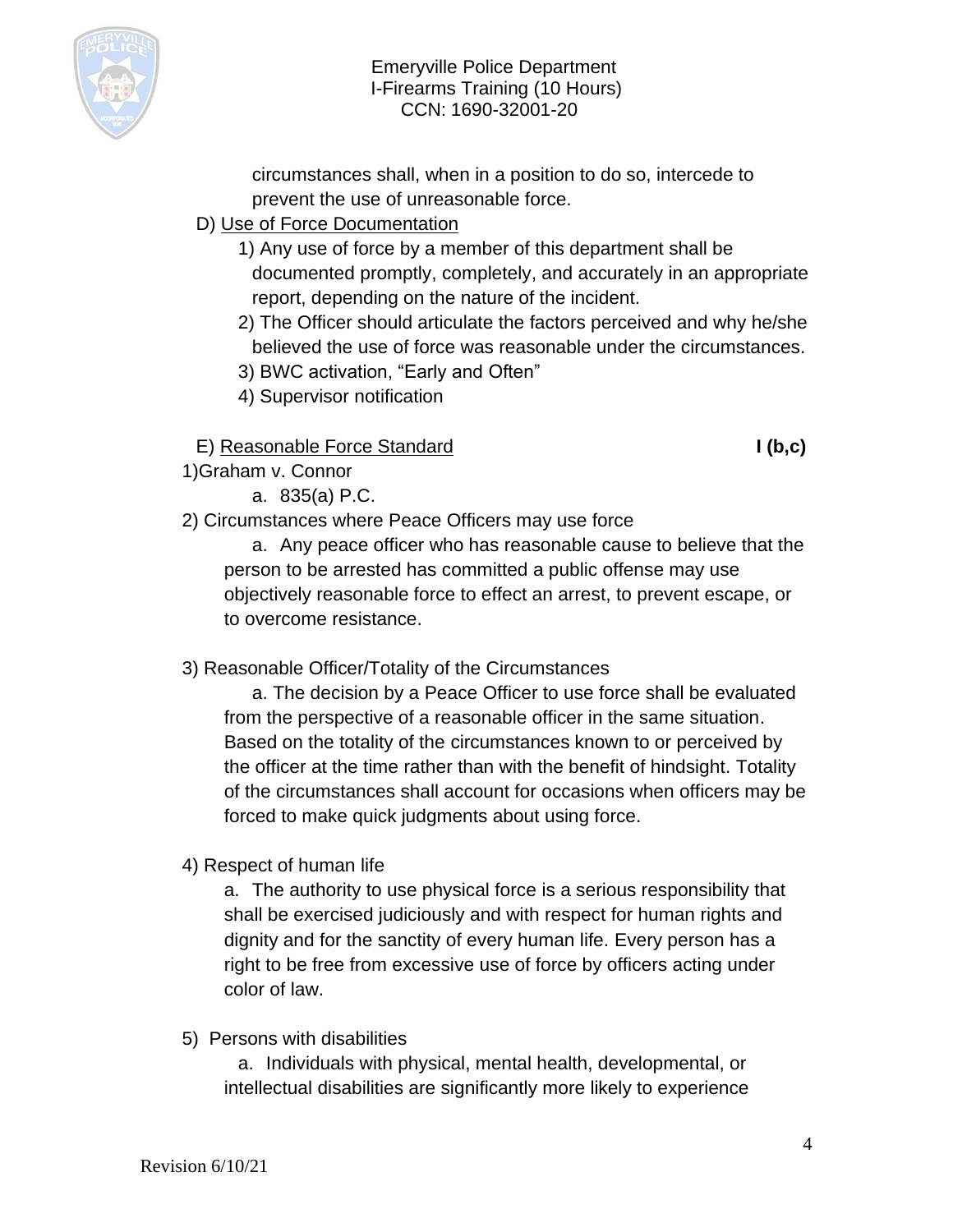

greater levels of physical force during police interactions, as their disability may affect their ability to understand or comply with commands from peace officers. It is estimated that individuals with disabilities are involved in between one-third and one-half of all fatal encounters with law enforcement.

## F) Duty to Intercede **I** (b)

1) Observing- A requirement that an Officer intercede when present and observing another Officer using force that is clearly beyond that which is necessary, as determined by an objectively reasonable Officer under the circumstances, considering the possibility that other Officers may have additional information regarding the threat posed by a subject.

2) Supervisor notification - A requirement that Officers report potential excessive force to a supervising Officer when present and observing another Officer using force that the Officer believes to be beyond that which is necessary, as determined by an objectively reasonable officer under the circumstances based upon the totality of information known to the Officer.

## G) Supervisors Responsibilities

1) Reporting

a. Ensuring the Use of Force evaluation steps are completed per Use of Force General Order after force is applied.

- b. Citizen complaints
- c. IA reporting and tracking IA PRO and Blue team
- d. State Required Reporting /Department of Justice Reporting
- e. Use of Force committee

H) Medical Assistance - A requirement that Officers promptly provide, if properly trained, or otherwise promptly procure medical assistance for persons injured in a use of force incident, when reasonable and safe to do so.

- 1. Medical Staging Injury
- 2. Evaluation
- 3. C.A.B and emergency wound care
- 4. Evidence Documentation

## III. Force Options and De-Escalation **I (i) I** (i)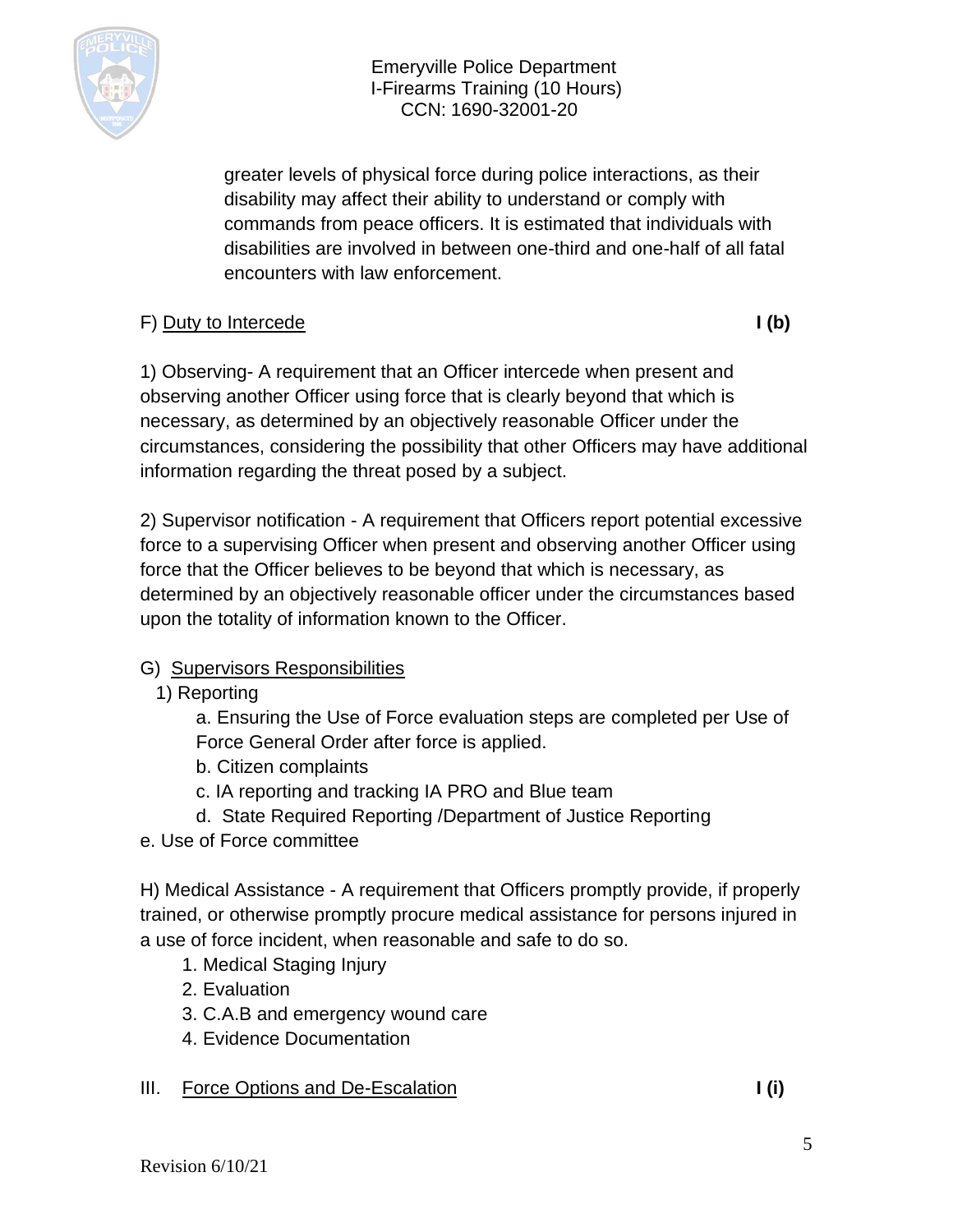

- 1. Officers utilize de-escalation techniques, crisis intervention tactics, and other alternatives to force when feasible.
- A. Force Options
	- 1. Visual Presence
	- 2. Use of available resources
	- 3. Command Presence
	- 4. Verbal Command
	- 5. Personal Body Weapons
	- 6. Impact Weapons, OC, Taser (Transitioning)
	- 7. Restraint Devices
	- 8. Lethal Force
	- 9. Imminent Threat
	- 10. Environmental Factors
	- 11. Totality of Circumstances
- B. De-escalation **I** (i)
	- 1. Self-Control and Situation awareness
	- 2. Effective Communication skills that offer solutions with no force
	- 3. Proper scene assessment (Using cover, time, and distance to assist with scene management)
	- 4. Gaining voluntary compliance
	- 5. Use of available resources, Crisis Intervention Officers, Mobile Crisis Team, medical professionals, translation services,
	- 6. Un-bias policing, cultural competency, and stigmas

## C. Dispatcher Contribution

- 1. Information Gathering
- 2. History
- 3. Recourses
- 4. Dispatch De-escalation

## D. Force Continuum **I (c, i)**

- 1. Cooperative
- 2. Passive or Low-Level Resistance
- 3. Active Resistance or Assaultive Behavior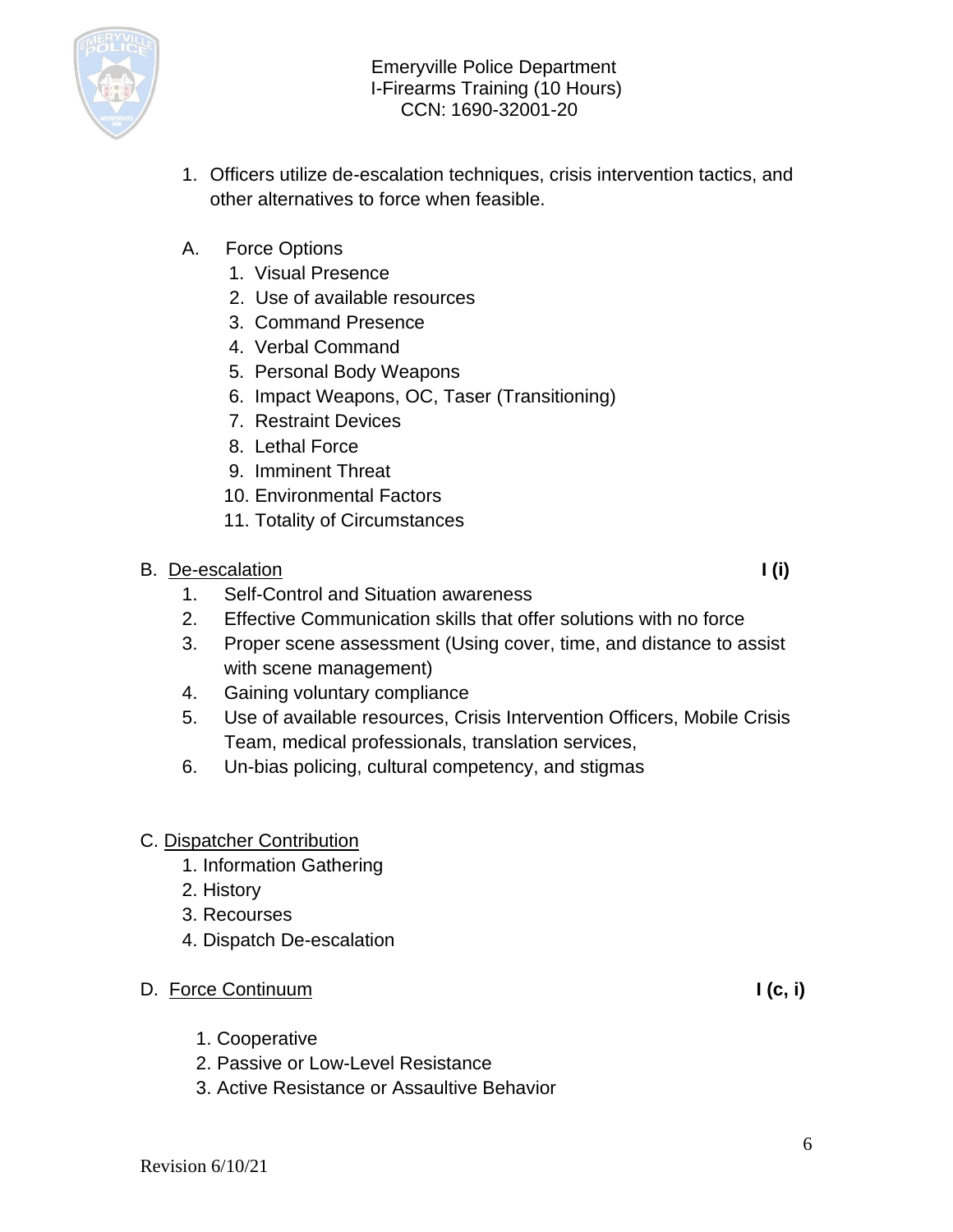

- 4. Life Threating Assault or likely to cause great bodily harm
- 5. Deadly Force Guidelines
- 5. Articulation of Totality of the Circumstance
- 6. BWCs
- 7. Evidence Gathering

#### E. Stress and Performance

- 1. Sympathetic vs. Parasympathetic
	- a. Fight or Flight
		- 1. Fear and Emotional Strength
	- b. Breathing Control Box Breathing
	- c. Heart Rate
	- d. Tunnel Vision
	- e. Controlling Arousal and Attention
- 2. Optimal Performance
	- a. Performance Curve
- IV) Range Safety **I (a)**

A) Cardinal Rules of Firearms Safety

1) All firearms are loaded until you have personally verified, they are not.

2) Keep your finger outside the trigger guard until you are on target and have made the decision to fire.

a) "On Target, On Trigger – Off Target, Off Trigger"

3) Keep your muzzle pointed in safest possible direction at all times.

4) Be sure of your target and its background.

### B) Range Rules

1) If a "CEASE FIRE" is called, please cease firing and repeat the command so everyone can hear it.

2) Always know the condition of your weapon

3) Always know your surroundings when moving on the firing line, including shooting positions (i.e. standing, kneeling, seated and prone)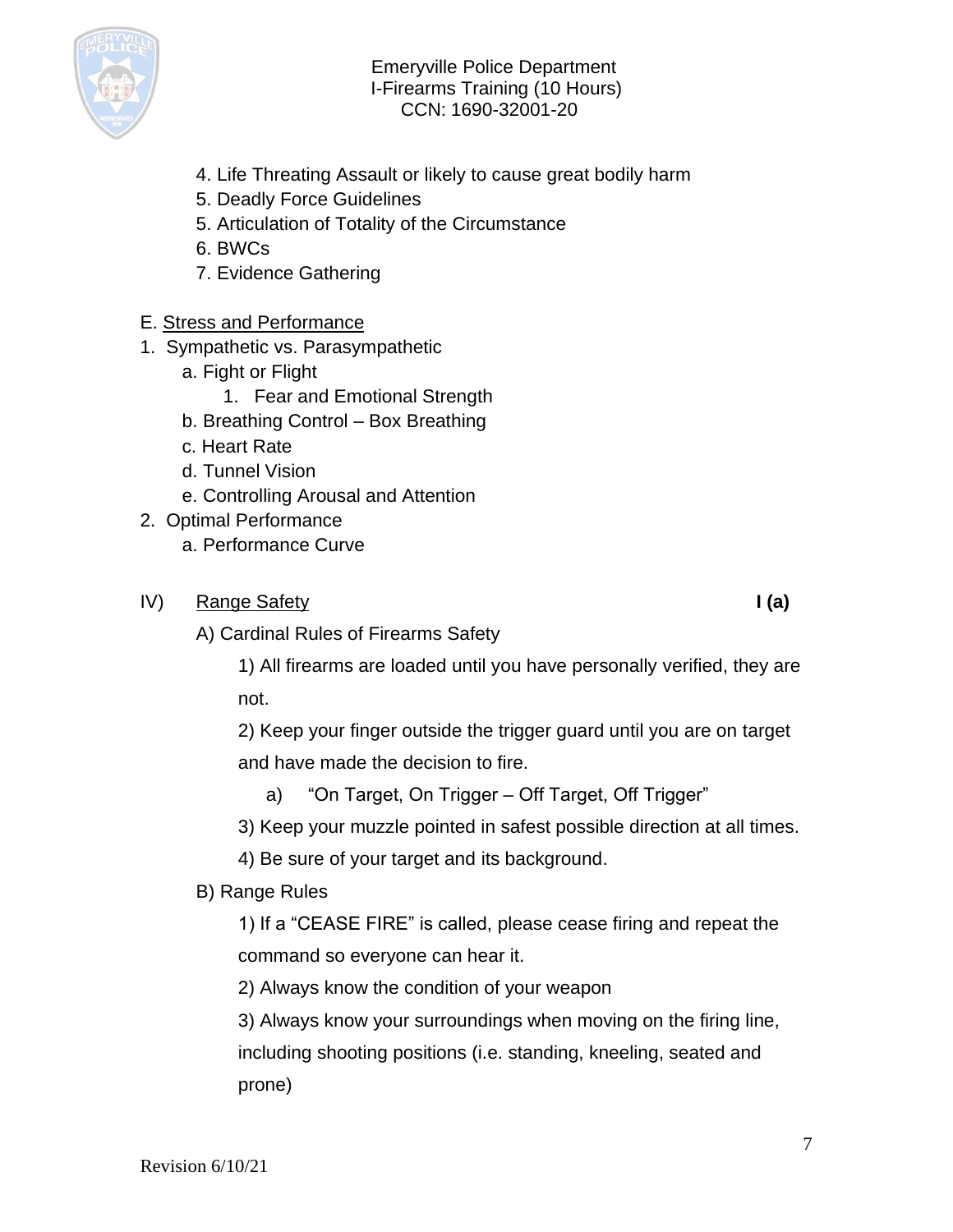

- 4) Use proper loading and unloading methods
- 5) Everyone is a Range Safety Officer
- V) Emeryville Police Department Pistol Qualification Course **I (g, h)**

A) Refer to 2020 Handgun Qualification Course Attachment

#### **\*Instruct students to dump any live ammunition\***

**\*No live ammunition on any student or instructor during this portion of training\***

**\*Check all weapons prior to the beginning of the next set of drills\***

| VI) | Dry Fire Drills | l (e) |
|-----|-----------------|-------|
|-----|-----------------|-------|

- A) Five-point pistol presentation Demonstration by a Firearms Instructor
	- 1) Step one Break all restraints & weak hand goes to the chest
	- 2) Step two Retention
	- 3) Step three Punch out & index finger
	- 4) Step four Finger on the trigger & obtain a sight picture
	- 5) Step five Press the trigger without disturbing sight alignment.

6) Students will demonstrate the five-point pistol presentation on the command of threat, using the proper technique on each draw from the holster; students will dry fire once using proper trigger control.

- a) Starting by the numbers as called by the instructor.
- c) Increase to 50% speed
- d) Increase to 75% speed
- e) Full speed five-point pistol presentation

### VII) Trigger control – Dry fire **I** (e)

A) Students will pair up with a partner and will practice trigger control using dry fire. One student will be the "shooter" and the second student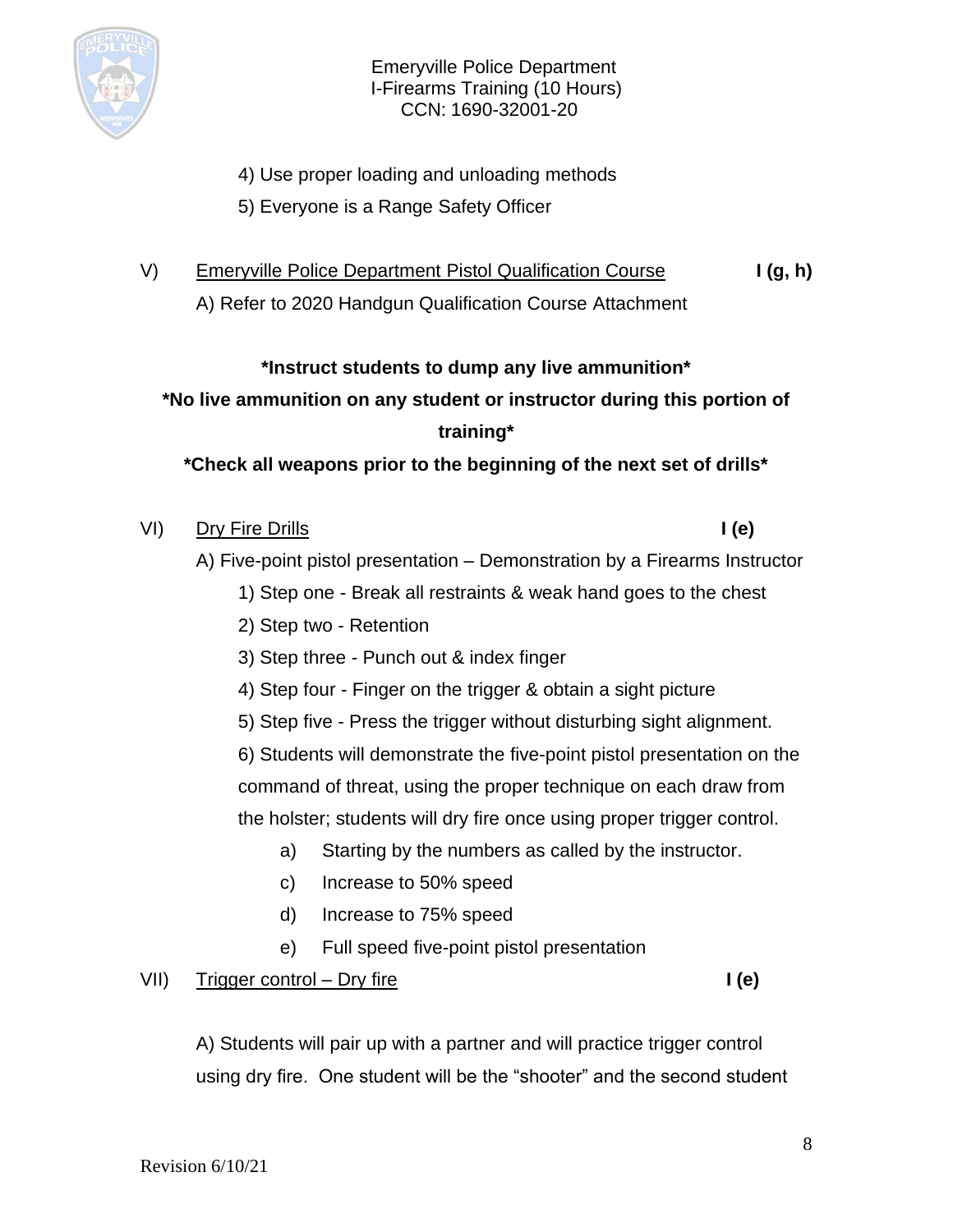

will cycle the upper portion of the weapon to reset the trigger for the "shooter."

1) After approximately 10-15 trigger pulls the "shooter" and partner will rotate.

2) This will be done two additional times so that each student will be the "shooter" a total of three times.

- VIII) Out of Battery/Tactical Reload **– I (i)**
- 

Each technique demonstrated by a Firearms Instructor

A) Out of Battery Reload by the numbers (Dry Fire) Instructors will pass out dummy (orange) rounds to students to ensure proper technique during drill and use of "slingshot" method.

- 1) Step one Visual check, recognize out of battery
- 2) Step two Bring weapon back to reference point
- 3) Step three Retrieve fresh magazine from pouch
- 4) Step four Out with old magazine, in with the new magazine
- 5) Step five While bringing weapon back up to point, charge

weapon using the "slingshot" technique.

- B) Tactical Reloads by the numbers
	- 1) Step one Find a position of cover/concealment
	- 2) Step two Bring weapon back to reference point
	- 3) Step three Retrieve fresh magazine from pouch

4) Step four - With fresh magazine between thumb and forefinger, catch old magazine from weapon with palm of hand

- 5) Step five Strip old magazine and insert fresh magazine
- 6) Step six Bring weapon out to point, stow old magazine somewhere accessible.
- IX) Malfunction Clearing **–** Each technique will be demonstrated by a Firearms Instructor **I** (g, h, i)
	- A) Failure to fire/Immediate action drill
		- 1) Step one Visually identify malfunction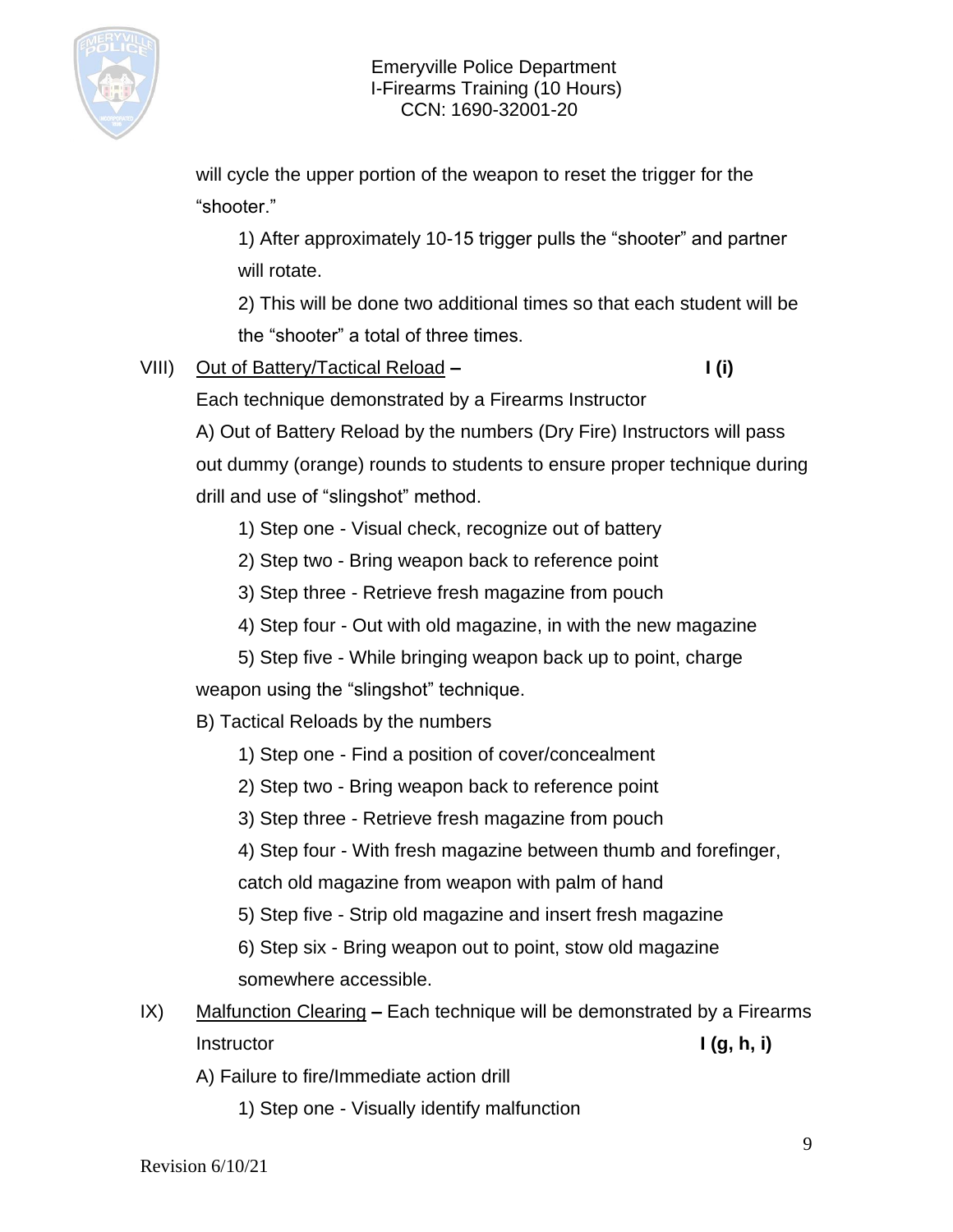

- 2) Step two Tap roll & rack Immediate action
- 3) Step three Back on target
- B) Double feed drill performed with dummy (orange) rounds
	- 1) Step one Identify malfunction
	- 2) Step two Tap roll & rack
	- 3) Step three Step back & lock the slide to the rear
	- 4) Step four Remove the magazine
	- 5) Step five Slide goes forward
	- 6) Step six Re-insert the magazine.
	- 7) Step seven Rack the slide (Slingshot) while punching out

# **\*During these drills, students will not be reminded to conduct an out of battery reload. All reloads during these drills should be recognized by the shooter and conducted accordingly. \***

X) Live Fire Drills **I (g, h)**

A) Ball and dummy drill - Students will load 3 magazines to capacity. Each magazine should have 3 to 5 dummy (Orange tip) rounds. Students will line up at the 5-yard line.

- 1) Magazine number one
	- a) Students will shoot and self-monitor their trigger reset and muzzle control (anticipation).
	- b) Shooter will begin from the holster and, using the proper five-point pistol presentation; will fire two "live" rounds after each call of threat from the instructor.
	- c) Shooter will re-holster after two "live" rounds have been fired.
		- d) Shooters will use the proper immediate action technique to properly clear malfunctions if their weapon does not fire due to a dummy round.

e) Drill will be repeated until magazine number one is empty 2) Magazine number two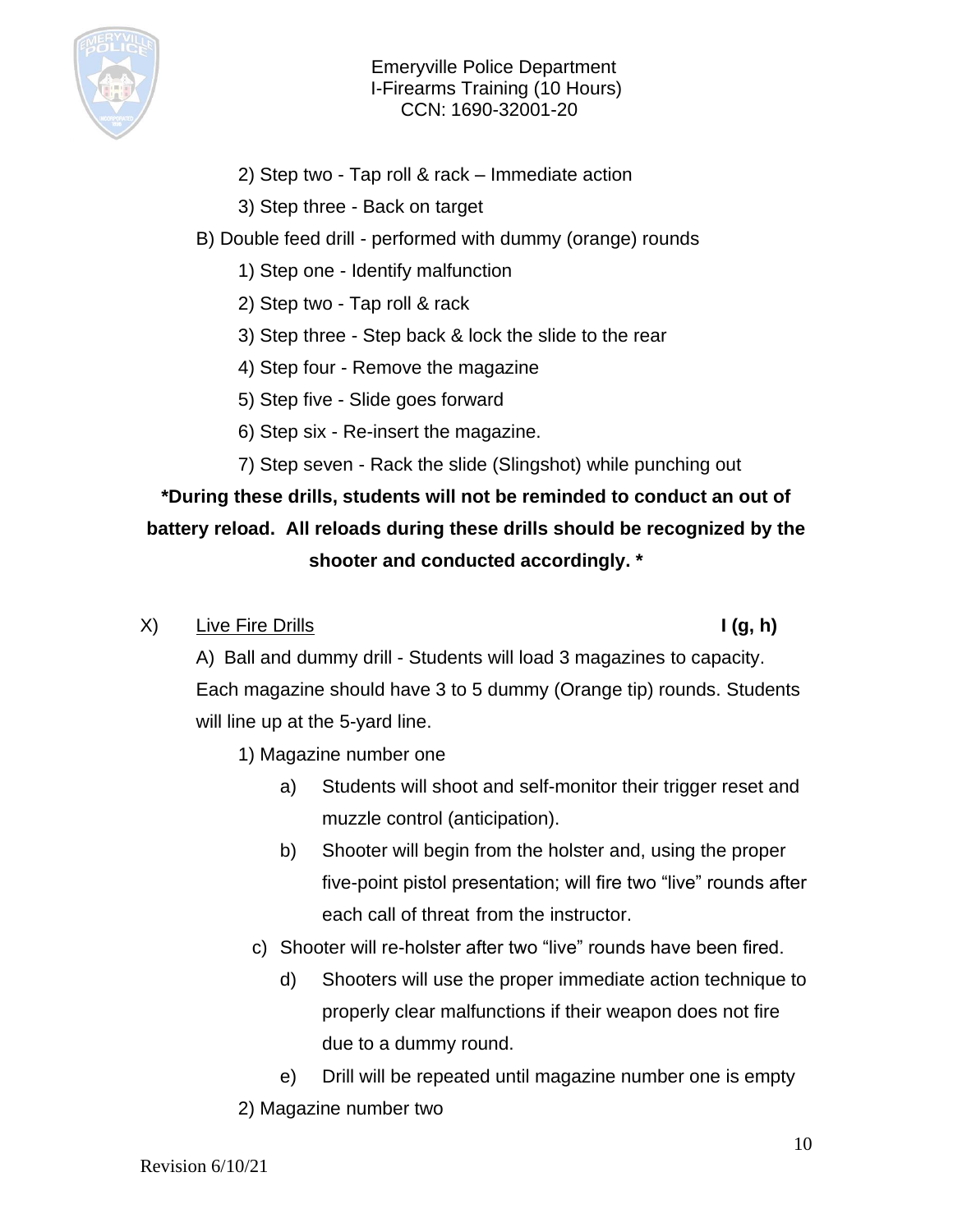

- a) On the command of shoot from the instructor, shooter will draw from the holster using the proper five-point pistol presentation.
- b) Shooter will conduct a "failure drill" ensuring that four live rounds have been fired (Two to center mass and two to the head of the target).
- c) Shooter will identify and clear any malfunctions induced by dummy rounds.
- 3) Magazine number three
	- a) Drill will be completed in the same manner as magazine number two outline above.

4) Upon completion of the third magazine, instructor should collect all dummy rounds

XI) Shooting from Distance **– I (h, i)**

Students will load three magazines with 10 rounds then line up at 25-yard line.

- A) Magazine number one
	- 1) On the command of shoot from an instructor, shooters will fire 5 rounds from the 25-yard line at the designated target.
	- 2) After the line is clear, shooters will move forward and check their targets.
	- 3) Targets will be marked to show hits
	- 4) Drill will be repeated
- B) Magazine number two (15-yard line)
	- 1) On the command of shoot from an instructor, shooters will fire 5 rounds at the designated target.

2) After the line is clear, shooters will go forward, check their targets and mark their hits.

3) Drill will be repeated until magazine is empty.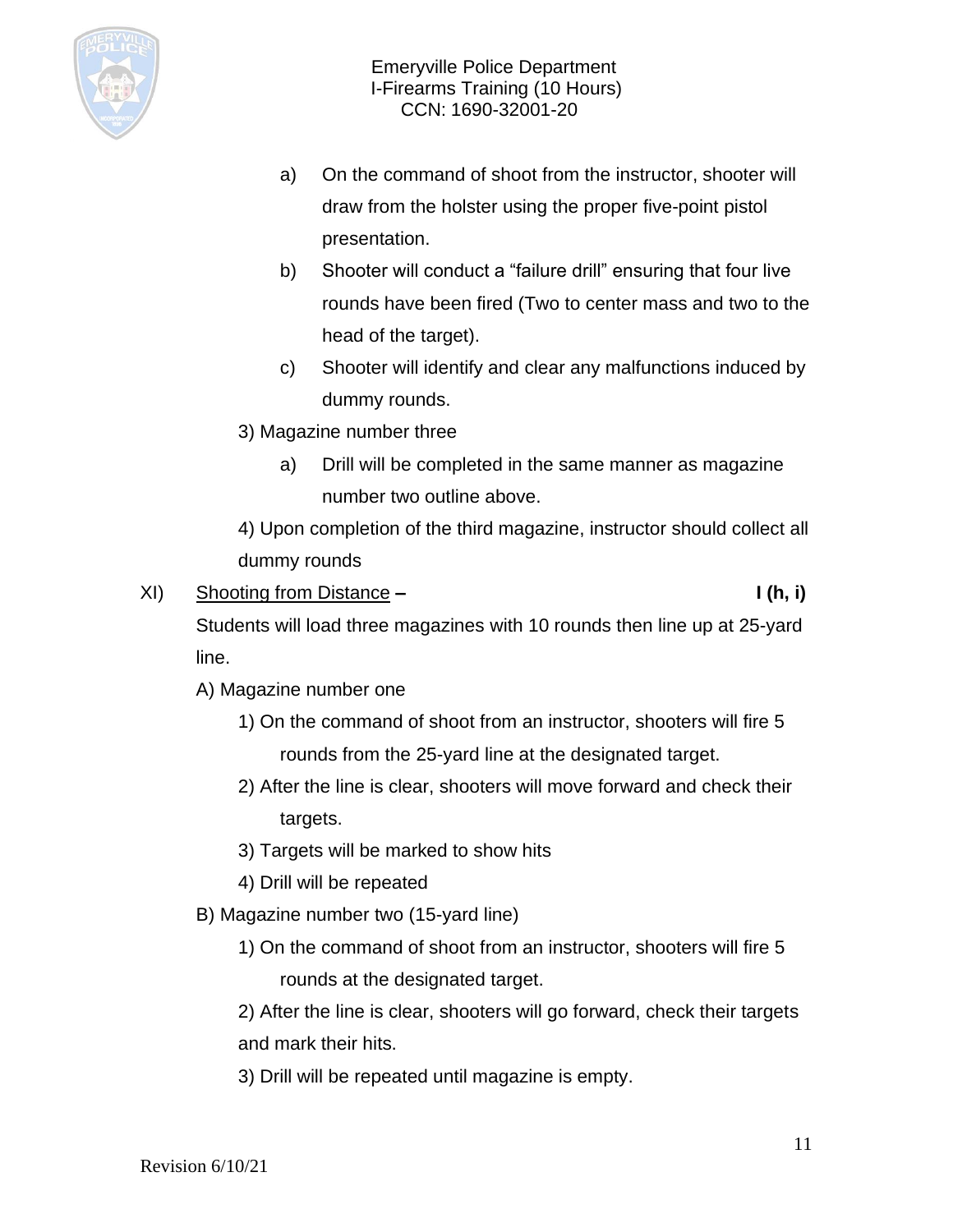

4) Shooters will complete an out of battery reload once magazine is

#### empty

- C) Magazine number three
	- 1) Shooters will complete the drill in the same manner as magazine number two.

## **\*Instruct students to dump any live ammunition\***

**\*No live ammunition on any student or instructor at the beginning of the next portion of training\***

**\*Check all weapons prior to the beginning of the next set of drills\***

### XII) One hand shooting/reloading **I (i)** I (i)

A) Prior to beginning these drills and prior to the loading of magazines, instruction regarding out of battery reloading using only the dominant or non-dominant hand will be given to the students.

B) Students will be given the opportunity to practice out of battery reloads using only the dominant and only the non-dominant hands only with unloaded weapons and magazines using dummy rounds only.

1) Once the firearms instructors are comfortable the students can properly and safely complete the out of battery reloads using both the dominant and non-dominant hands, students will load three magazines with 6 rounds and line up on 7-yard line.

D) Magazine number one (Dominant hand only)

1) Shooters will use only their dominant hand throughout this drill

2) On the command of threat from an instructor, shooters will draw and fire three rounds at designated target.

3) Shooter will re-holster after three rounds have been fired

4) Once magazine is empty an out of battery reload will be completed by the student using only the dominant hand.

E) Magazine number two (Dominant hand only)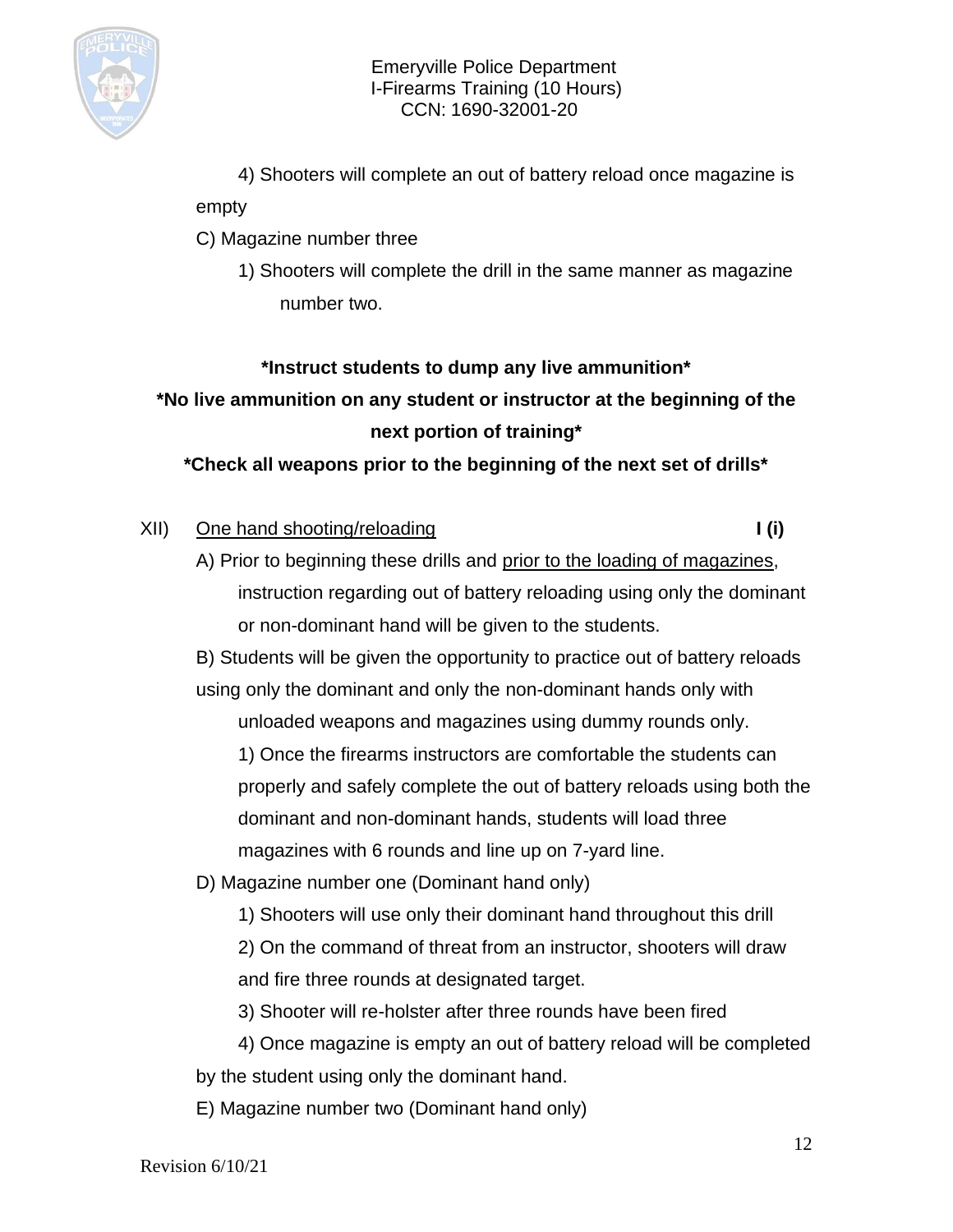

1) Shooter will use only their dominant hand throughout this drill.

2) On the command of threat from an instructor, shooter will draw and fire three rounds from magazine at designated target.

3) Once magazine is empty an out of battery reload will be complete by the shooter using only their dominant hand.

F) Magazine number three (Dominant hand only)

1) Shooter will complete drill in the same manner as magazine number two

G) Have students reload three magazines with 6 rounds and line up on 7- yard line.

H) Magazine number one

1) On the command of shoot from an instructor, shooters will draw the weapon from their holster using their dominant hand

2) Shooter will transfer the weapon to their **non-dominant hand**.

3) Shooter will fire two rounds at the designated target using only their non-dominant hand.

4) Shooter will transfer the weapon back to the dominant hand and re-holster.

5) After completing this drill twice, the shooter will be instructed to fire two rounds on the command of threat from an instructor through the remainder of the magazine.

6) Once the magazine is empty an out of battery reload will be completed by the shooter using **only** their non-dominant hand.

7) After the reload is completed the weapon will be returned to the dominant hand and holstered.

I) Magazine number two (Non-dominant hand only)

1) On the command of shoot from an instructor, shooters will draw weapon from the holster using only their non-dominant hand.

2) Shooter will fire two rounds at the designated target using only their non-dominant hand.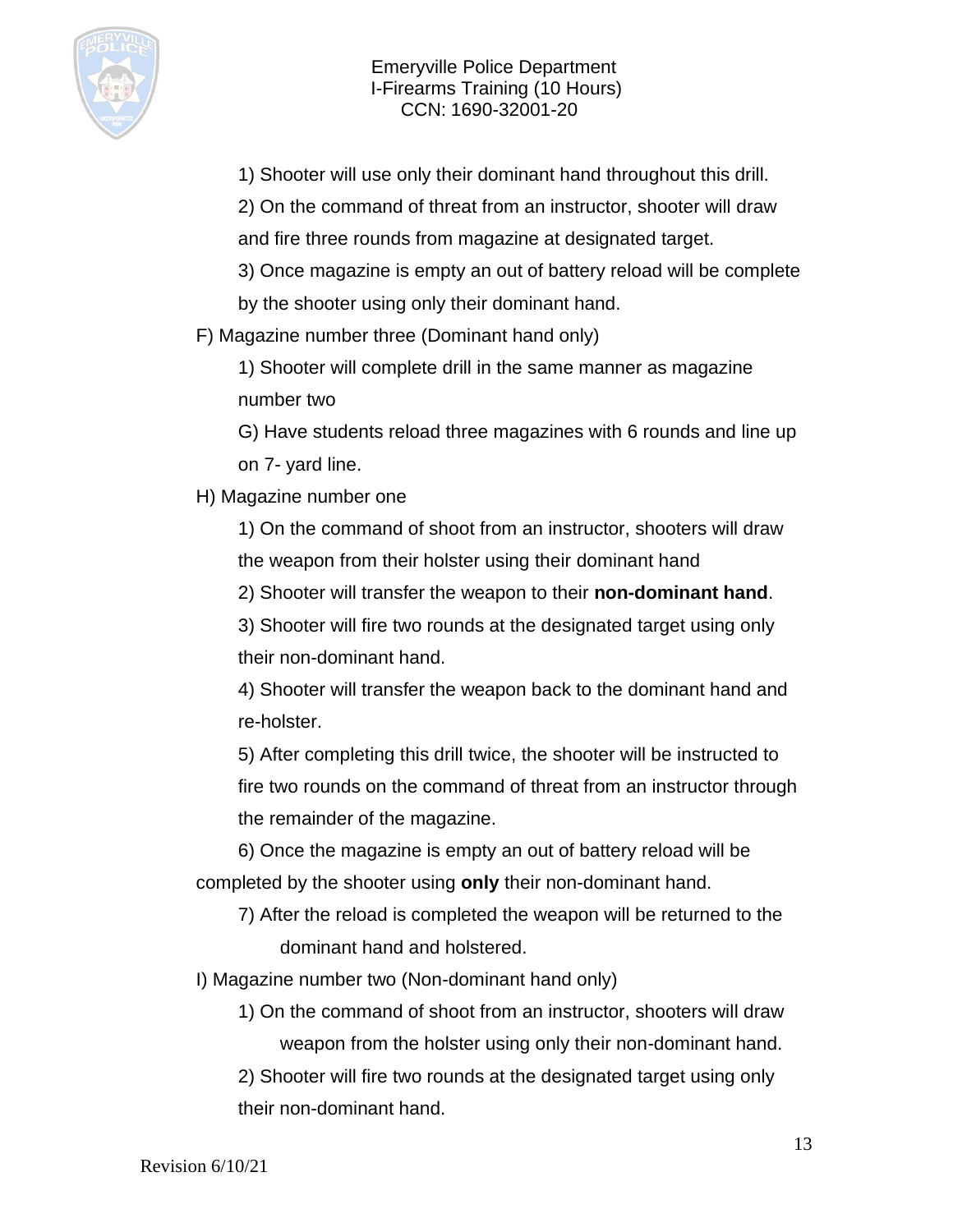

- 3) Shooter will re-holster using only their non-dominant hand.
- 4) Drill will be repeated through the entire second magazine.
- 5) Once the magazine is empty an out of battery reload will be completed by the shooter using only the non-dominant hand.
- 6) After the reload is completed the weapon will be re-holstered using only their non-dominant hand.

J) Magazine number three (Non-dominant hand only)

1) On the command of shoot from an instructor, shooters will draw weapon from the holster using only their non-dominant hand.

2) Shooter will fire four rounds at the designated target using only their non-dominant hand.

3) Shooter will re-holster using only their non-dominant hand.

4) Course of fire will be repeated until magazine is empty.

### XIII) Dot Target Drills **– I (h,i)**

Students are to load three magazines to capacity then line up at the 5 yard line and aim at the dot target.

A) The drill uses various shape and size dots.

B) Magazine number one

1) On the command of shoot, shooters will fire one round at the designated target only shooting as fast as they can accurately hit the small target zone.

2) This drill will be repeated through the completion of the first magazine.

C) Magazine number two and three will be completed in the same manner as magazine number one.

XIV) Shooting on the move **– I (h, i)**

Load three magazines with 14 rounds and line up at 12-yard line.

A) Set up cones at the 5-yard line.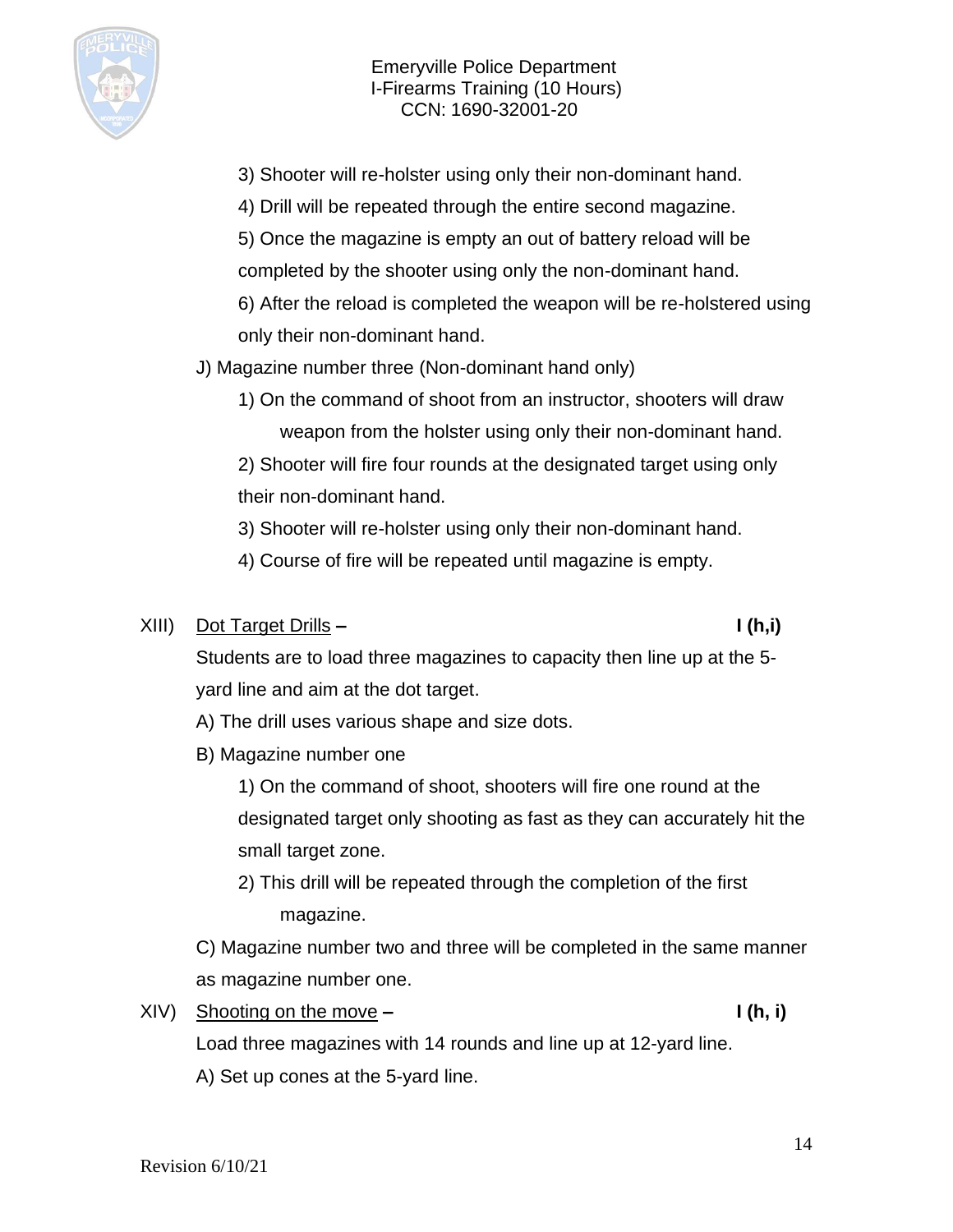

B) Instructor will demonstrate the proper technique to use while shooting on the move.

C) First course of fire

1) Shooters lined up on the 12-yard line. Instruct shooters to not move forward past the 5-yard line.

2) On the command of move shooters will move forward as a group using the proper shooting platform.

3) On the command shoot, shooters will fire one round at the center mass of the designated target

4) Give the command of shoot twice before shooters reach 5-yard line.

5) Shooters are to stop at the 5-yard line.

6) Once at the 5-yard line, shooters will complete a tactical reload.

7) One the command of move, shooters will move backward from the 5-yard line as a group.

8) On the command of shoot shooters will fire one round at the center mass of the designated target.

9) Give the command of shoot twice before shooters reach the 10 yard line.

10) Repeat drill as outlined above, including tactical reload at 5-yard line.

D) Second course of fire

1) Shooters lined up on the 12-yard line. Instruct shooters to not move forward past the 5-yard line.

2) On the command of move shooters will move forward as a group using the proper shooting platform.

3) On the command "shoot" from an instructor, shooter will fire five rounds at the center mass of the designated target **before** they reach the 5-yard line.

4) At approximately the 10-yard line instructor should give the command of threat.3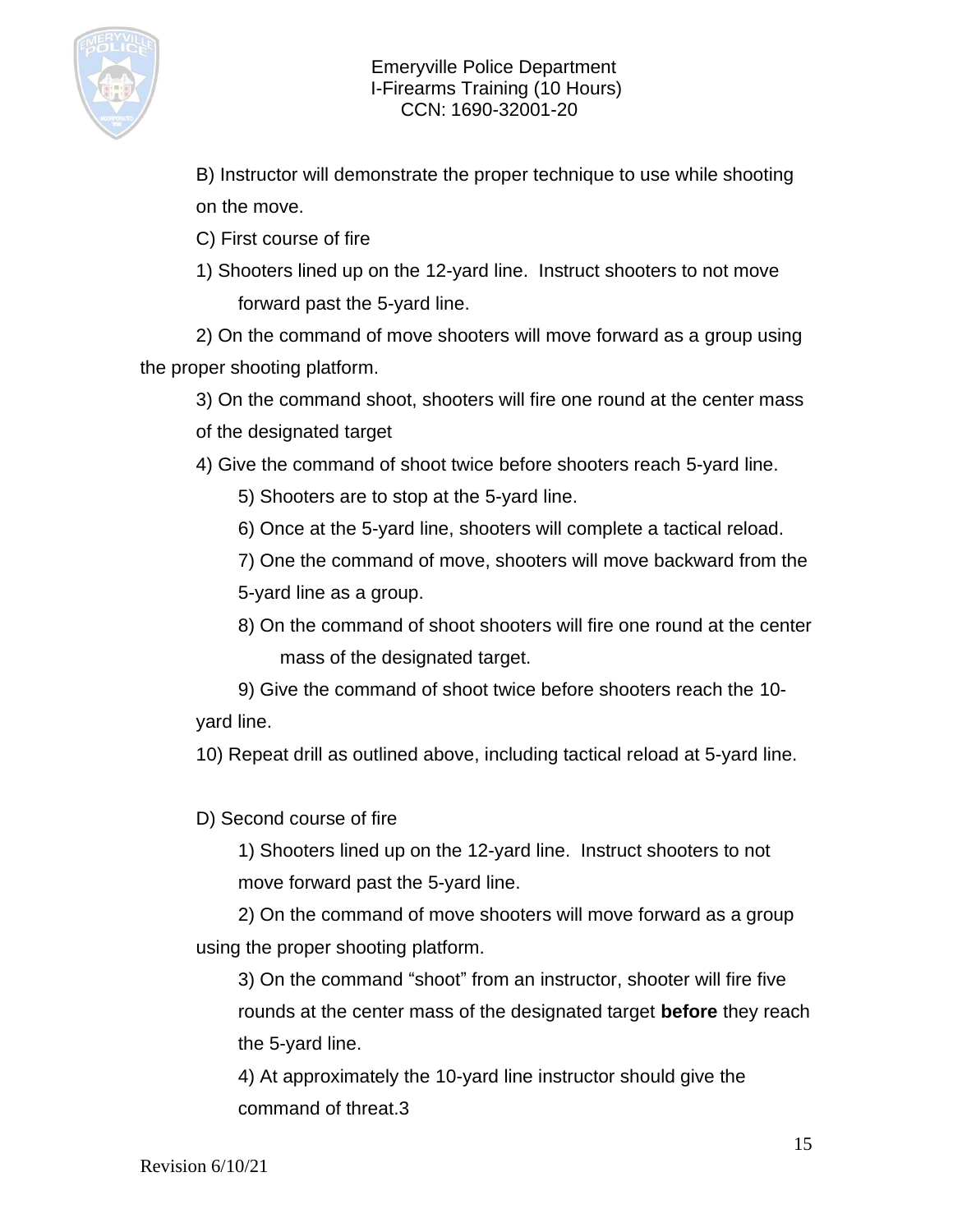

5) Shooters are to stop at the 5-yard line.

6) Once at the 5-yard line, shooters will complete a tactical reload.

7) One the command of move, shooters will move backward from the

5-yard line as a group.

8) On the command of shoot, shooters will fire five rounds at the center mass of the designated target.

9) At approximately the 6- or 7-yard line give the command of shoot.

10) Repeat drill as outlined above, including tactical reload at 5-yard

line through the completion of remaining magazines.

## XV) 2 Yard Walk Back– **I (h, i)**

Students will load three magazines to capacity then meet at the 2-yard line.

A) Students will shoot 1 round at a compressed bullseye and take 2 steps back.

1) The student needs to hit the bullseye in the black area of the target.

2) If the student misses, they do not move back in the drill.

3) The course of fire continues until all students fail.

## XVI) Patrol rifle familiarization **I (a)**

A) Students will receive detailed instruction regarding the patrol rifle, its function, safe handling, and basic mechanics.

B) Once students have gained a working knowledge of the patrol rifle, each student will have the opportunity to shoot numerous rounds with the patrol rifle in order to familiarize each student with the working mechanics of the rifle.

XVII) Emeryville Patrol Rifle Qualification Course.

A) Refer to 2020 Rifle Qualification Course Attachment

XVIII) Multiple Target / Moving Target course 25-yard line – **I (h,i)** Students will load 3 magazines with 5 rounds each A) Multiple Targets